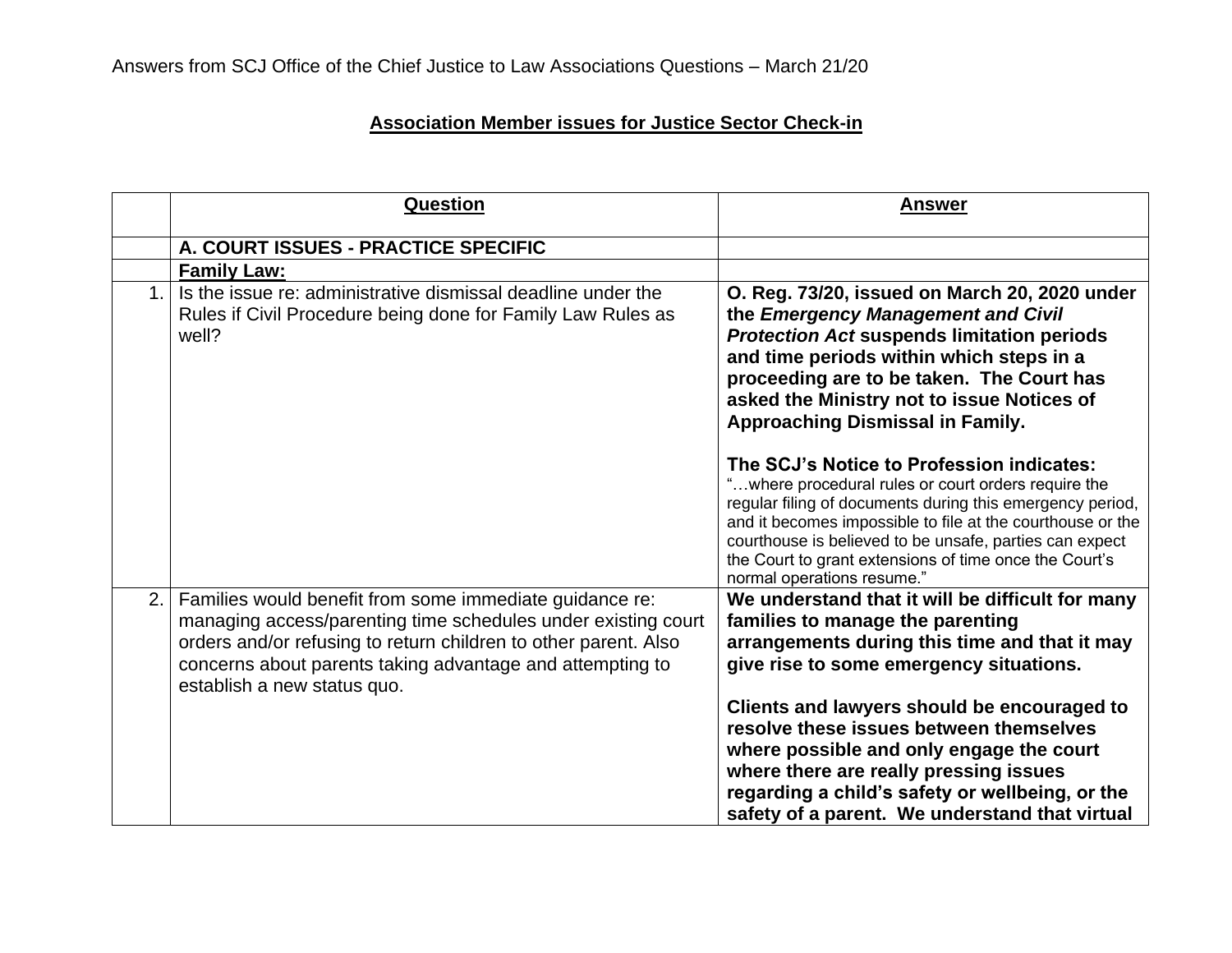|    |                                                                                                                                                                                                                                                                                                                                                                                                                                                                                                                                                                                                                                                                                                   | mediation services may also be available that<br>could be considered, for appropriate cases, to<br>address pressing child-related issues.                                                                                                                                                                                                                                                                                                                                                                                                                                                    |
|----|---------------------------------------------------------------------------------------------------------------------------------------------------------------------------------------------------------------------------------------------------------------------------------------------------------------------------------------------------------------------------------------------------------------------------------------------------------------------------------------------------------------------------------------------------------------------------------------------------------------------------------------------------------------------------------------------------|----------------------------------------------------------------------------------------------------------------------------------------------------------------------------------------------------------------------------------------------------------------------------------------------------------------------------------------------------------------------------------------------------------------------------------------------------------------------------------------------------------------------------------------------------------------------------------------------|
| 3. | If there is a specific Court Order imposing a serving and filing<br>deadline on a party in a Family Litigation matter, will that party<br>be able to file their documents with the Superior Court on March<br>20 or anytime in March, 2020? Further, if the party fails to<br>comply with the specific Court Order by failing to serve and file<br>documents by the deadline, is the opposing party allowed to file<br>their Motion materials permitted by the same Court Order? The<br>Motion material would be decided in writing and would not<br>require a Court hearing or attendance. Further still. if the above<br>type of documents can be filed, does that mean only<br>electronically? | Parties are expected to comply with existing<br>court orders, to the extent they are able. The<br>Notice to the Profession indicates that the<br>Court is expected to grant extensions of time<br>where parties are unable to file, due to COVID-<br>19.<br>At this time, several courthouses remain open<br>for "regular" filings. The direction from the<br>Ministry suggests some courthouses may be<br>closing due to COVID.<br>Only "urgent" filings, as described in the<br>Notice to the Profession from March 15, 2020<br>may be filed by e-mail to the listed trial<br>coordinator. |
| 4. | Determination of "Urgent Matters" is there a tool that can be<br>used for lawyers to provide clients or to walk through with clients<br>(or that could be posted for use by self-reps) to help them<br>understand what are "urgent" matters such that they can be<br>heard, in each of the different contexts. This is to expand on the<br>general information being provided by the courts on what<br>constitutes urgency, as there is also a basket clause in most<br>cases. Given that the courts are all now essentially operating<br>privately, through technology, it is difficult to see what is getting<br>through in the urgent category.                                                | At this time, the only guidance in determining<br>what is "urgent" is the language contained in<br>the Notice to the Profession.<br>The SCJ Notice did not exhaustively list what<br>is an urgent family law issue intentionally,<br>because the urgency of the matter may<br>depend on the circumstances. Counsel may<br>wish to be guided by the definition of urgency<br>under the Family Law Rules for some<br>guidance.                                                                                                                                                                 |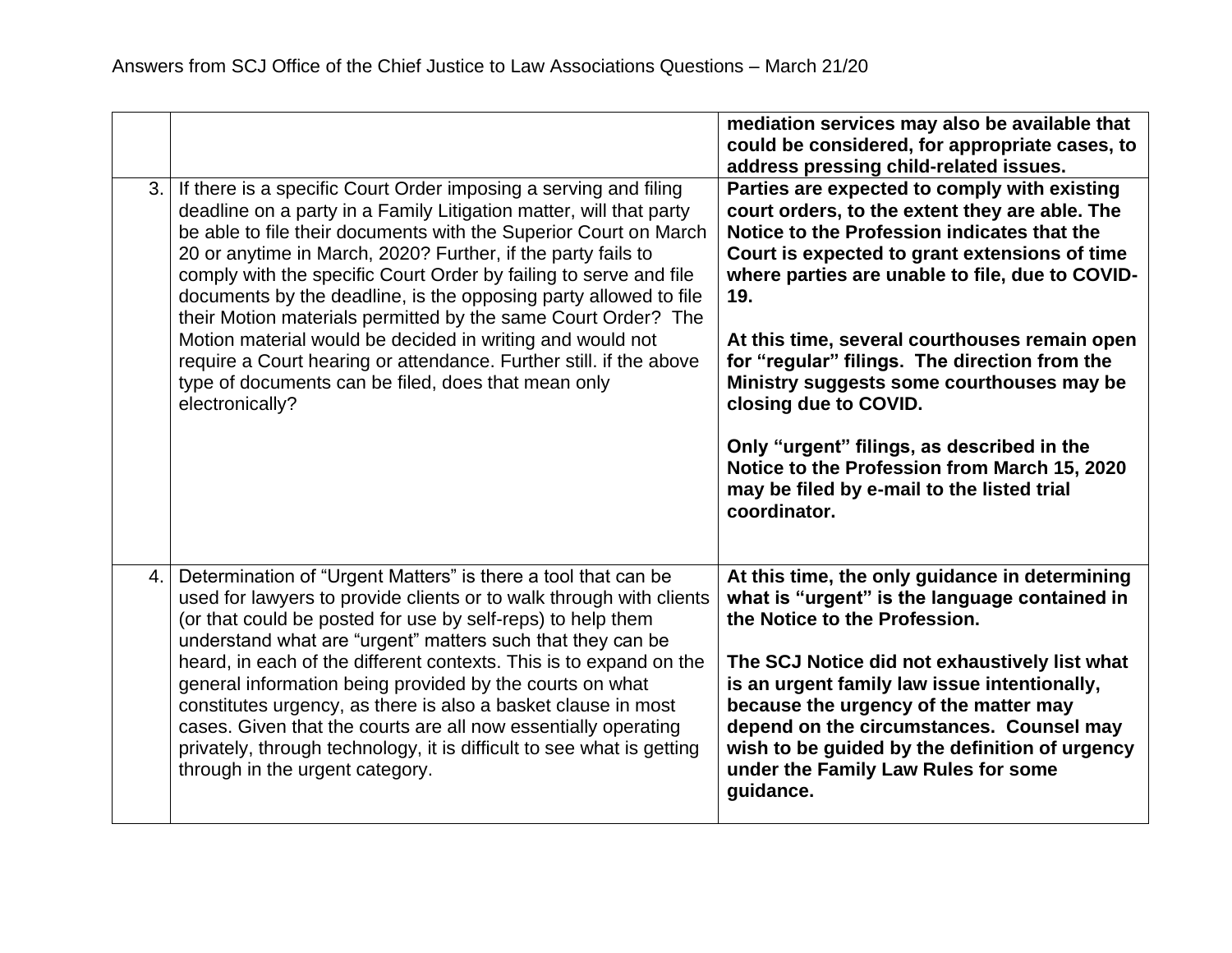|    |                                                                                                                                                                                                   | The SCJ is tracking the number and nature of<br>"urgent" matters that are being brought. The<br>court is also assessing its capacity to hear<br>other matters.                                                                                                                                                                                                                                                                              |
|----|---------------------------------------------------------------------------------------------------------------------------------------------------------------------------------------------------|---------------------------------------------------------------------------------------------------------------------------------------------------------------------------------------------------------------------------------------------------------------------------------------------------------------------------------------------------------------------------------------------------------------------------------------------|
| 5. | Question: Could a framework be created for simple Motions<br>known as 14B Motions in Family Court, to still be dealt with in<br>writing only?                                                     | Possibly. Some regions are seeking to deal<br>with in-writing motions. At this time, the SCJ<br>provincial policy is to only deal with "urgent"<br>matters. An issue is the capacity to submit<br>"in-writing" motion material via email given<br>limited e-mail size capacity (10MB). We are<br>seeking secure ways of transmission via tools<br>like DropBox.<br>14B motions for urgent matters can still be<br>brought.                  |
| 6. | Question: Can proposed Orders submitted pursuant to a<br>Justice's Endorsement, after all parties have consented, still be<br>filed with the Court electronically or otherwise?                   | For "urgent" matters, counsel are encouraged<br>to file draft orders, which can be signed by the<br>judge hearing the matter, and sent back to the<br>parties signed electronically. The ability to<br>have clerks sign orders will depend on the<br>ability of court clerks to perform this function<br>remotely, which is a Ministry issue. Counsel<br>should seek direction from the judge to<br>ensure the timely issuance of the order |
|    | <b>Trusts &amp; Estates Law:</b>                                                                                                                                                                  |                                                                                                                                                                                                                                                                                                                                                                                                                                             |
| 7. | Are file applications such as an Application for Certificate of<br>Appointment and "in chamber motions" still being processed?<br>Have judges/clerks been set up to do any of this work remotely? | Possibly. Some regions are seeking to deal<br>with in-writing motions/applications. At this<br>time, the SCJ provincial policy is to only deal                                                                                                                                                                                                                                                                                              |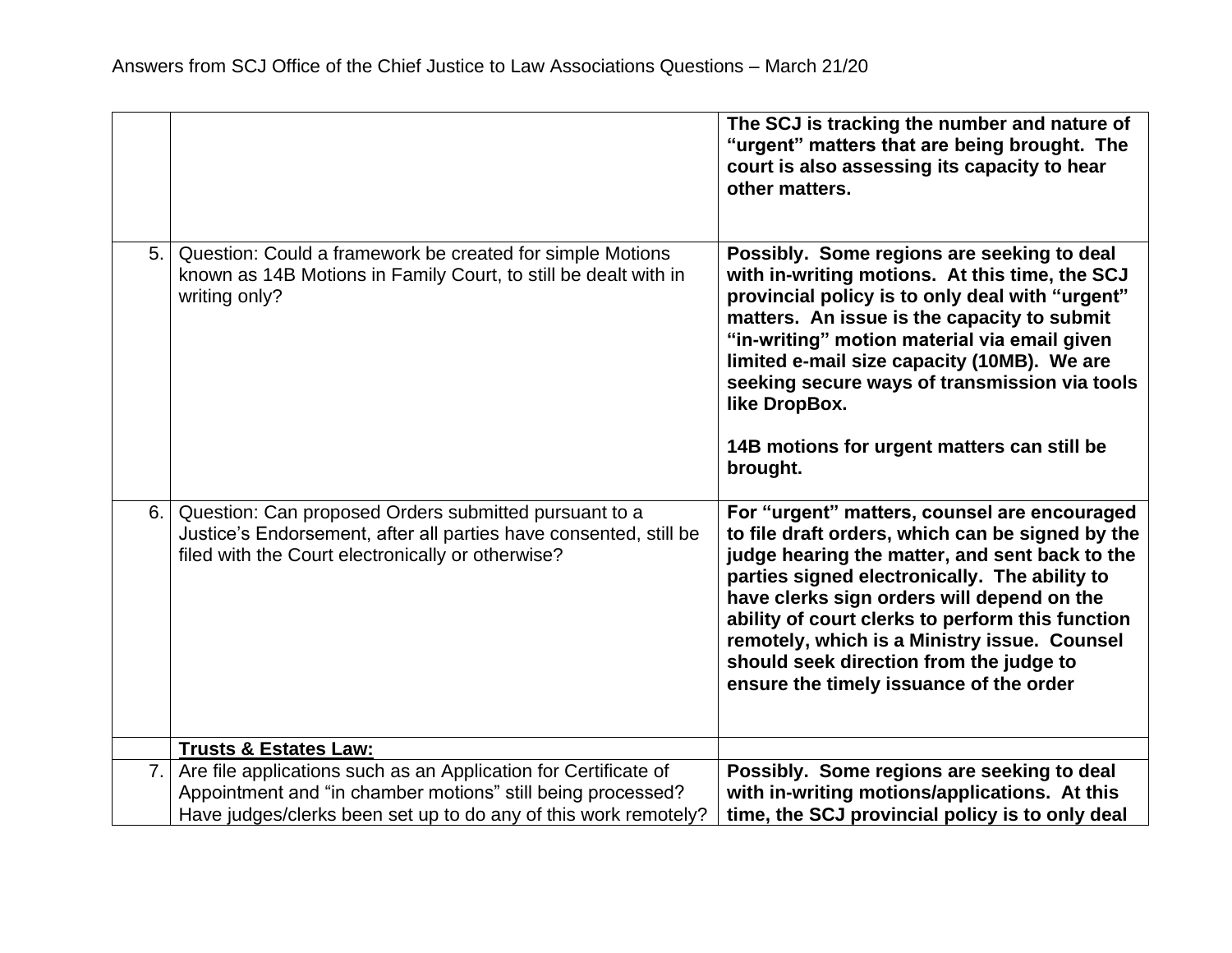|    | should clients be advised that they will have to be put on hold<br>until at least June?                                            | with "urgent" matters as set out in paras 3<br>and 4 of the Notice to the Profession (civil and<br>family) dated March 15,2020. An issue is the<br>capacity to submit "in-writing" motion<br>material via email given limited email size<br>capacity (10MB).<br>The SCJ recognizes that this is an area where<br>the court may be able to quickly expand the<br>level of service it currently provides. We are<br>seeking secure ways of transmission via tools<br>like DropBox. |
|----|------------------------------------------------------------------------------------------------------------------------------------|----------------------------------------------------------------------------------------------------------------------------------------------------------------------------------------------------------------------------------------------------------------------------------------------------------------------------------------------------------------------------------------------------------------------------------------------------------------------------------|
| 8. | Status of Certificates of Appointment of Estate Trustees. How<br>are estates processed and to file applications – would like a     | These matters must be considered urgent, as<br>set out in paras 3 and 4 of the Notice to the                                                                                                                                                                                                                                                                                                                                                                                     |
|    | regional breakdown of preferred processes.                                                                                         | Profession (civil and family) dated March 15,                                                                                                                                                                                                                                                                                                                                                                                                                                    |
|    | Issue: Wants the court system to give high priority to probate<br>applications.                                                    | 2020.                                                                                                                                                                                                                                                                                                                                                                                                                                                                            |
|    | Suggestion: Applications for appointment of estate trustee(s)                                                                      |                                                                                                                                                                                                                                                                                                                                                                                                                                                                                  |
|    | with or without a will should be elevated to the same category of                                                                  |                                                                                                                                                                                                                                                                                                                                                                                                                                                                                  |
|    | importance as, or just below, public health issues, child custody                                                                  |                                                                                                                                                                                                                                                                                                                                                                                                                                                                                  |
|    | issues, on the grounds that certificates of appointment of estate<br>trustees (issued probate in popular language) are the keys to |                                                                                                                                                                                                                                                                                                                                                                                                                                                                                  |
|    | unlocking frozen estate assets so that the estate trustee(s) can                                                                   |                                                                                                                                                                                                                                                                                                                                                                                                                                                                                  |
|    | pay obligations and provide funds to needy spouses, children                                                                       |                                                                                                                                                                                                                                                                                                                                                                                                                                                                                  |
|    | and other beneficiaries of the particular estate.                                                                                  |                                                                                                                                                                                                                                                                                                                                                                                                                                                                                  |
|    | <b>General Litigation:</b>                                                                                                         |                                                                                                                                                                                                                                                                                                                                                                                                                                                                                  |
| 9. | Executions of unrelated parties that exceed \$250,000. In normal                                                                   | Question for the Ministry of the Attorney                                                                                                                                                                                                                                                                                                                                                                                                                                        |
|    | circumstances, a lawyer would need to obtain a statement from                                                                      | General.                                                                                                                                                                                                                                                                                                                                                                                                                                                                         |
|    | the Writ holder but with staff shortages and absences, this is not                                                                 |                                                                                                                                                                                                                                                                                                                                                                                                                                                                                  |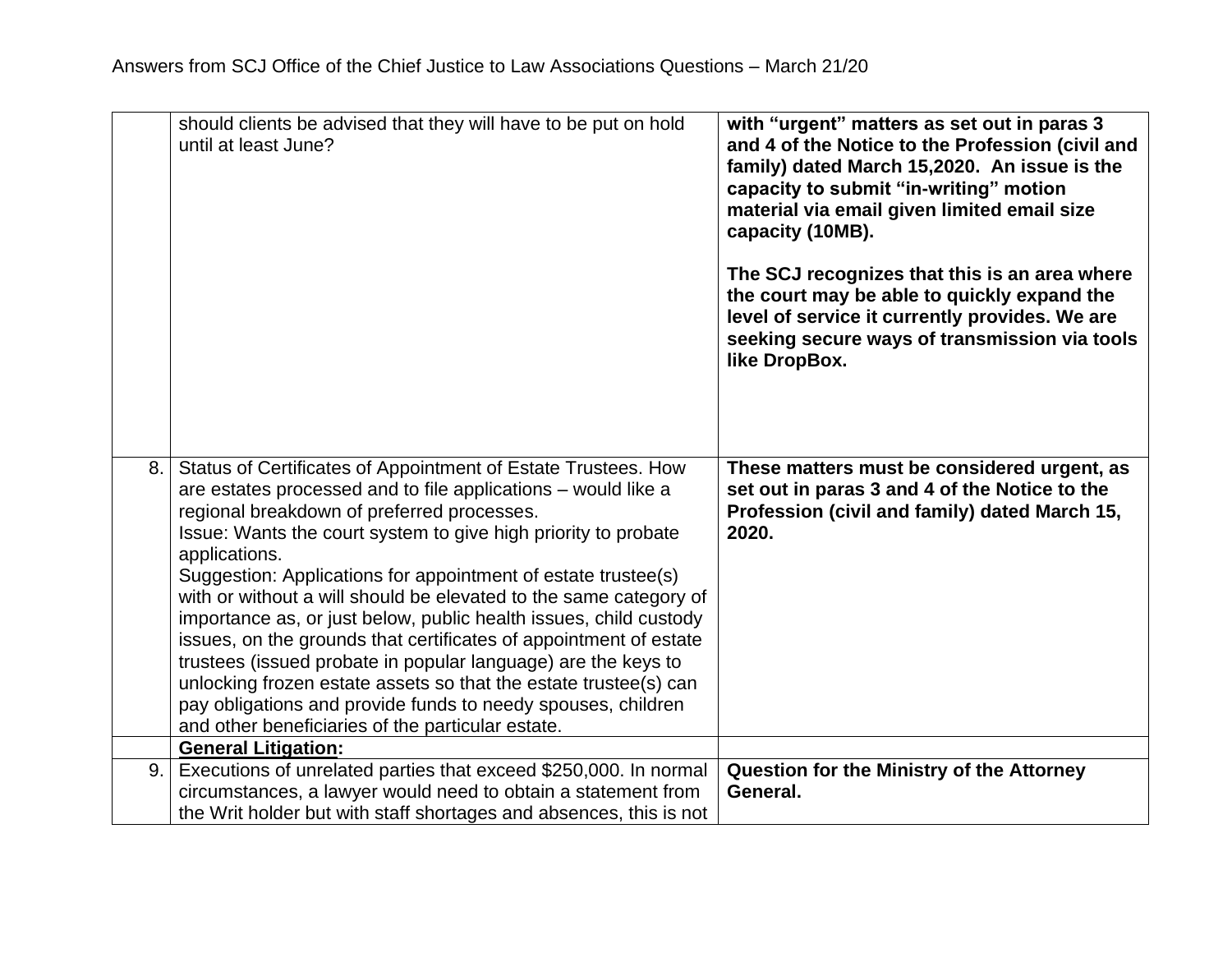| possible. Question: how to deal with this circumstance? Are<br>counsel being recommended to accept undertakings to provide<br>post-closing?                                                                                                                                                                                                    |                                                                                                                                                                                                                                                                                                                                                                                                        |
|------------------------------------------------------------------------------------------------------------------------------------------------------------------------------------------------------------------------------------------------------------------------------------------------------------------------------------------------|--------------------------------------------------------------------------------------------------------------------------------------------------------------------------------------------------------------------------------------------------------------------------------------------------------------------------------------------------------------------------------------------------------|
| 10 Can there be a central online hub where lawyers can view<br>upcoming cases with court dates in local courthouses<br>throughout Ontario? Such a service/portal would help reduce<br>calls.                                                                                                                                                   | <b>Question for the Ministry of the Attorney</b><br>General. SCJ has no capacity to do this at<br>this time.                                                                                                                                                                                                                                                                                           |
| 11 Is there a tool that can be used for lawyers to provide clients or<br>to walk through with clients (or that could be posted for use by<br>self-reps) to help them understand what are "urgent" matters<br>such that they can be heard, in each of the different contexts.<br>This is to expand on the general information being provided by | The SCJ is tracking the number and nature of<br>"urgent" matters that are being brought. The<br>court is also assessing its capacity to hear<br>other matters.                                                                                                                                                                                                                                         |
| the courts on what constitutes urgency, as there is also a basket<br>clause in most cases. Given that the courts are all now<br>essentially operating privately, through technology, it is difficult<br>to see what is getting through in the urgent category.                                                                                 | The SCJ will endeavor to provide greater<br>clarity in the days ahead.                                                                                                                                                                                                                                                                                                                                 |
| 12 Can the court please issue a clear direction on basket motions -<br>whether the court has capacity to address them and lawyers<br>should be filing them?                                                                                                                                                                                    | Some regions are seeking to deal with in-<br>writing motions/applications. At this time, the<br>SCJ provincial policy is to only deal with<br>"urgent" matters, as set out in paras 3 and 4<br>of the Notice to the Profession (civil and<br>family) dated March 15,2020. An issue is the<br>capacity to submit "in-writing" motion<br>material via email given limited email size<br>capacity (10MB). |
|                                                                                                                                                                                                                                                                                                                                                | The SCJ recognizes that this is an area where<br>the court may be able to quickly expand the<br>level of service it currently provides. We are<br>seeking secure ways of transmission via tools<br>like DropBox.                                                                                                                                                                                       |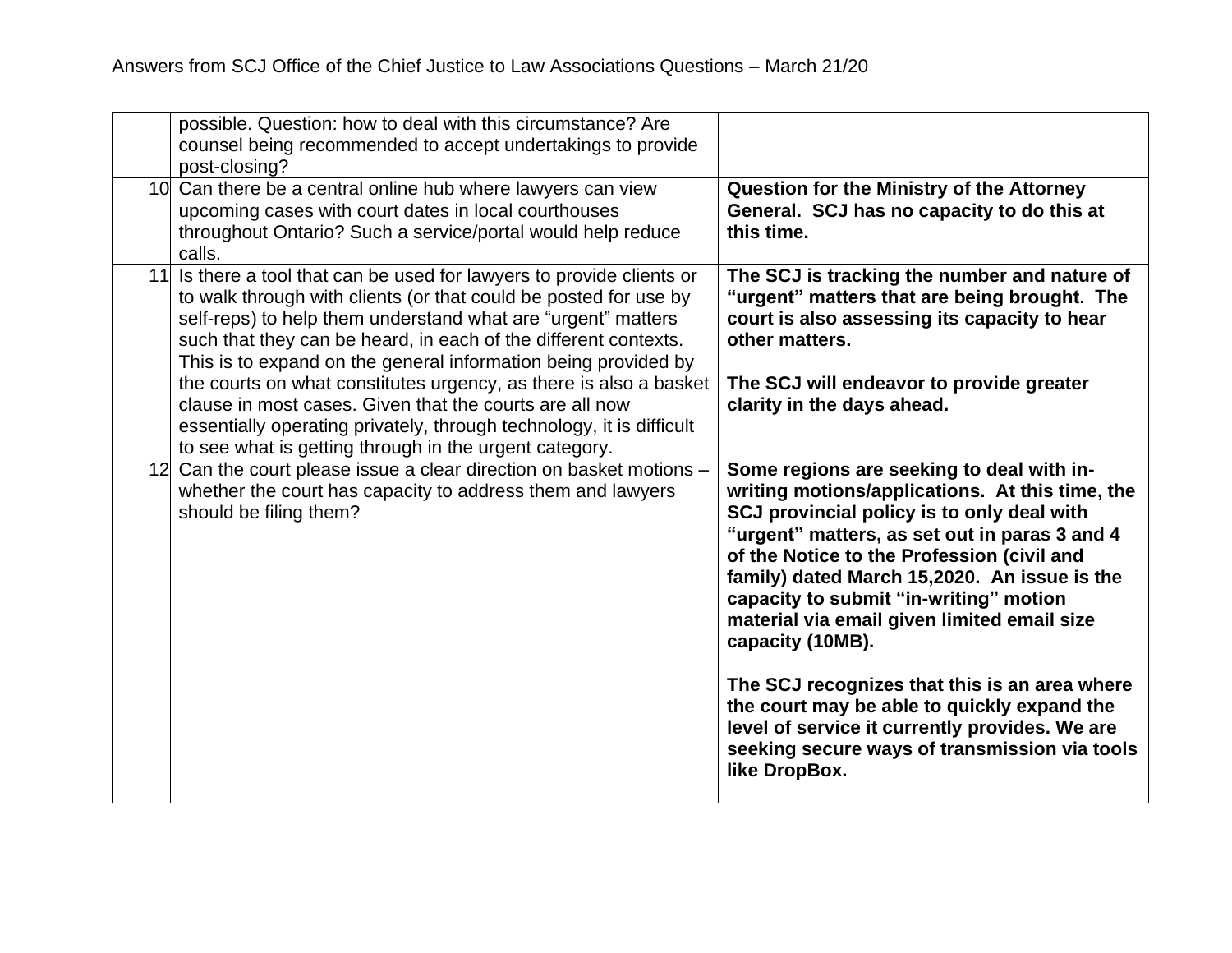| 13 | Asking Courts if they will agree not to delay scheduled pre-trials,<br>motions, trials in the event that this is a longer term effect or if<br>the need for social isolation waxes and wanes. Instead, I would<br>be asking them to proceed by video-conference to avoid<br>delaying/denying litigants their day in court and potentially<br>overwhelming the court system later due to systemic delay<br>(trials would almost certainly need to proceed on a non-jury<br>basis in a video-conference scenario).<br><b>B. COURT ISSUES - REGION SPECIFIC</b> | <b>Cannot comment at this time.</b>                                                                                                                                                                                                                                            |
|----|--------------------------------------------------------------------------------------------------------------------------------------------------------------------------------------------------------------------------------------------------------------------------------------------------------------------------------------------------------------------------------------------------------------------------------------------------------------------------------------------------------------------------------------------------------------|--------------------------------------------------------------------------------------------------------------------------------------------------------------------------------------------------------------------------------------------------------------------------------|
|    | <b>Thunder Bay Courthouse:</b><br>14 Problem: Has a document box for all lawyers to pick up newly<br>issued court orders and documents. Not Secure! Suggested<br>solution: email the law office to advise court docs ready for<br>pickup so lawyers' staff know when the court doc has been<br>issued and is ready for pickup. Better still, scan and email the<br>court order to the law office.                                                                                                                                                            | This is a responsibility of the Ministry of the<br>Attorney General. The Court will pursue this<br>with MAG, including the option of emailing the<br>scanned order to the parties.                                                                                             |
|    | Niagara:<br>15 Regarding a "NOTICE TO THE PROFESSION IN CENTRAL<br>SOUTH REGION REGARDING FAMILY AND CHILD<br>PROTECTION MATTERS" dated March 18th. In Niagara,<br>matters are adjourned to the same June dates and times. How<br>are counsel expected to be impossible for counsel to be at two<br>places at once?<br>Ottawa:                                                                                                                                                                                                                               | This has been brought to the attention of the<br>Regional Senior Justice. Solutions are being<br>explored, including staggering hearing dates<br>between the two sites and virtual hearings.<br>More information will be communicated to the<br>local bar in the coming weeks. |
|    | 16 In Ottawa, it is unclear if we should continue filing per the<br>original deadlines for conferences and motions (especially those<br>coming up in April) or if there is a procedure to adjourn. The<br>only correspondence I received recently from the trial<br>coordinator was that they were not scheduling any new dates<br>(after requesting an adjournment of a conference late last<br>week).                                                                                                                                                      | The Notice to Profession indicates that all<br>currently scheduled matters are adjourned,<br>until further notice. It also indicates that the<br>Court expects to grant extensions where<br>parties are unable to file documents.                                              |
| 17 | Also would like to know if we should continue reaching out to<br>case management judges re: case managed matters or not.                                                                                                                                                                                                                                                                                                                                                                                                                                     | Will inquire.                                                                                                                                                                                                                                                                  |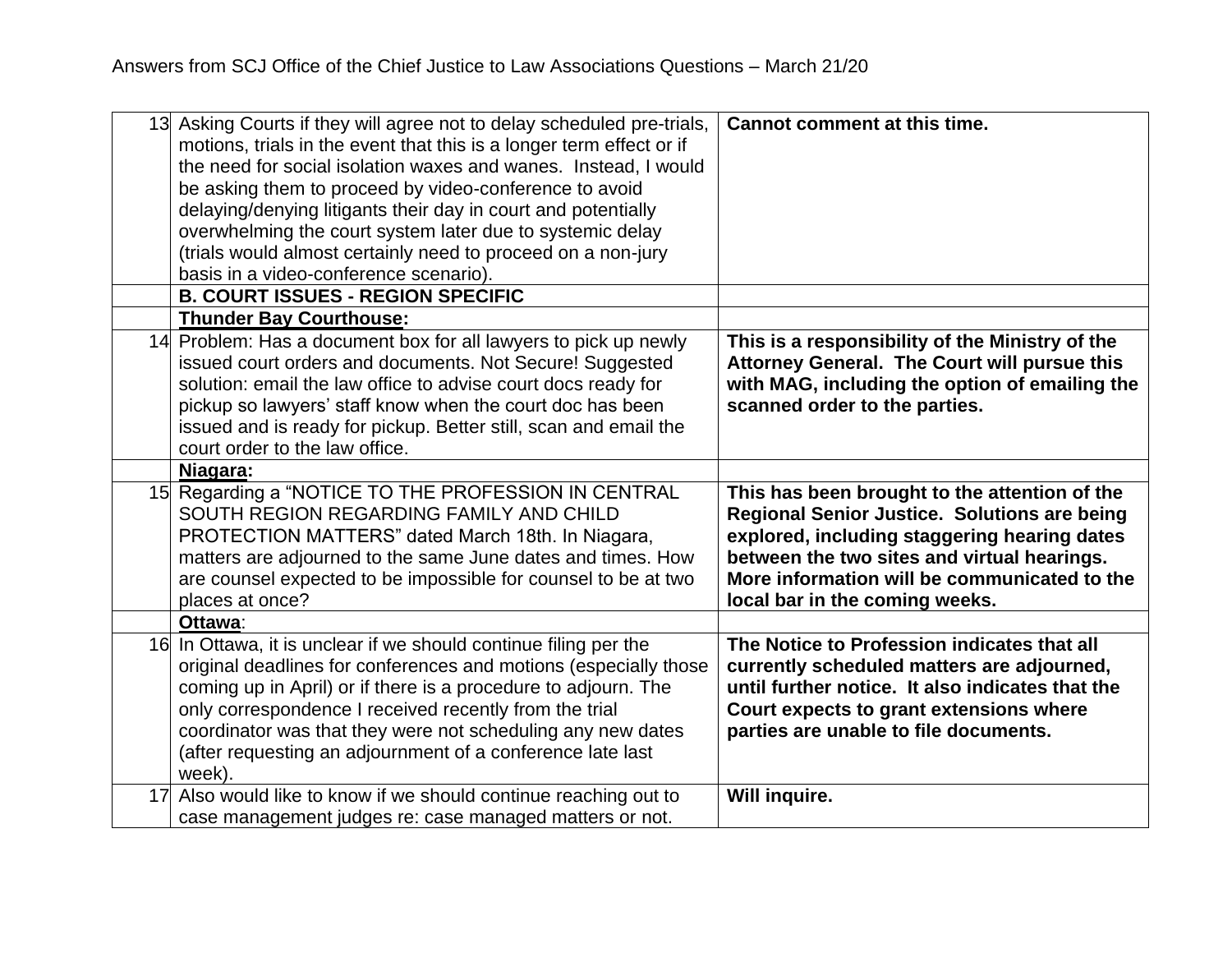| <b>C. MAG ISSUES - PRACTICE SPECIFIC</b>                                                                                                                                                                                                                                                                                                                                                                                                                                                                                                                                                                                                                                                                                                                                                                                                                                                                                                                                                                                                      |                                          |
|-----------------------------------------------------------------------------------------------------------------------------------------------------------------------------------------------------------------------------------------------------------------------------------------------------------------------------------------------------------------------------------------------------------------------------------------------------------------------------------------------------------------------------------------------------------------------------------------------------------------------------------------------------------------------------------------------------------------------------------------------------------------------------------------------------------------------------------------------------------------------------------------------------------------------------------------------------------------------------------------------------------------------------------------------|------------------------------------------|
| <b>Criminal Law:</b>                                                                                                                                                                                                                                                                                                                                                                                                                                                                                                                                                                                                                                                                                                                                                                                                                                                                                                                                                                                                                          |                                          |
| 18 With the increasingly limited availability of counsel other than<br>through remote work arrangements, can e-disclosure be the<br>standard in all cases? For urgent matters (and non-urgent<br>matters that will continue to proceed through criminal courts in<br>the coming months), there is some divergence in the availability<br>of disclosure through e-transfer from Crown offices. Migrating<br>production of disclosure to Ontario's existing portal<br>(https://attachmail.ontario.ca/courier/web/1000@/wmLogin.html<br>?), for example, would be a significant improvement. There is<br>no reason in principle why e-disclosure couldn't be the standard<br>operating procedure in all cases involving counsel, particularly<br>for Crown offices that already upload all disclosure to the<br>SCOPE program. I understand this type of e-production has<br>already been introduced in some Crown offices in Ontario. As<br>far as I'm aware, Hamilton, Kitchener, and Oshawa have used<br>this program (or a similar program). | This is an issue for the Crown's office. |
| <b>D. LSO ISSUES</b>                                                                                                                                                                                                                                                                                                                                                                                                                                                                                                                                                                                                                                                                                                                                                                                                                                                                                                                                                                                                                          |                                          |
| 19 A local bank has demanded that all banking take place at the<br>ABM, and not through a teller. This creates issues for their<br>document requirements for their trust account, as mandated by<br>the Law Society. Can FOLA get guidance from the LSO about<br>whether the ABM slips will be sufficient at this time?                                                                                                                                                                                                                                                                                                                                                                                                                                                                                                                                                                                                                                                                                                                       |                                          |
| 20 What provisions are being made for clients (the public) who<br>don't have access to technology to meet remotely and/or do not<br>have access to print out documents that need signing (and they<br>do not have e-signature set up)? Temporary solution that some<br>lawyers are adopting is to make an outside mailbox available for<br>document pick up which a client then signs. But this is not ideal<br>at all. Note that the commissioning rules seem to have been<br>amended for court matters but there are documents that need to<br>be sworn for real estate.                                                                                                                                                                                                                                                                                                                                                                                                                                                                    |                                          |